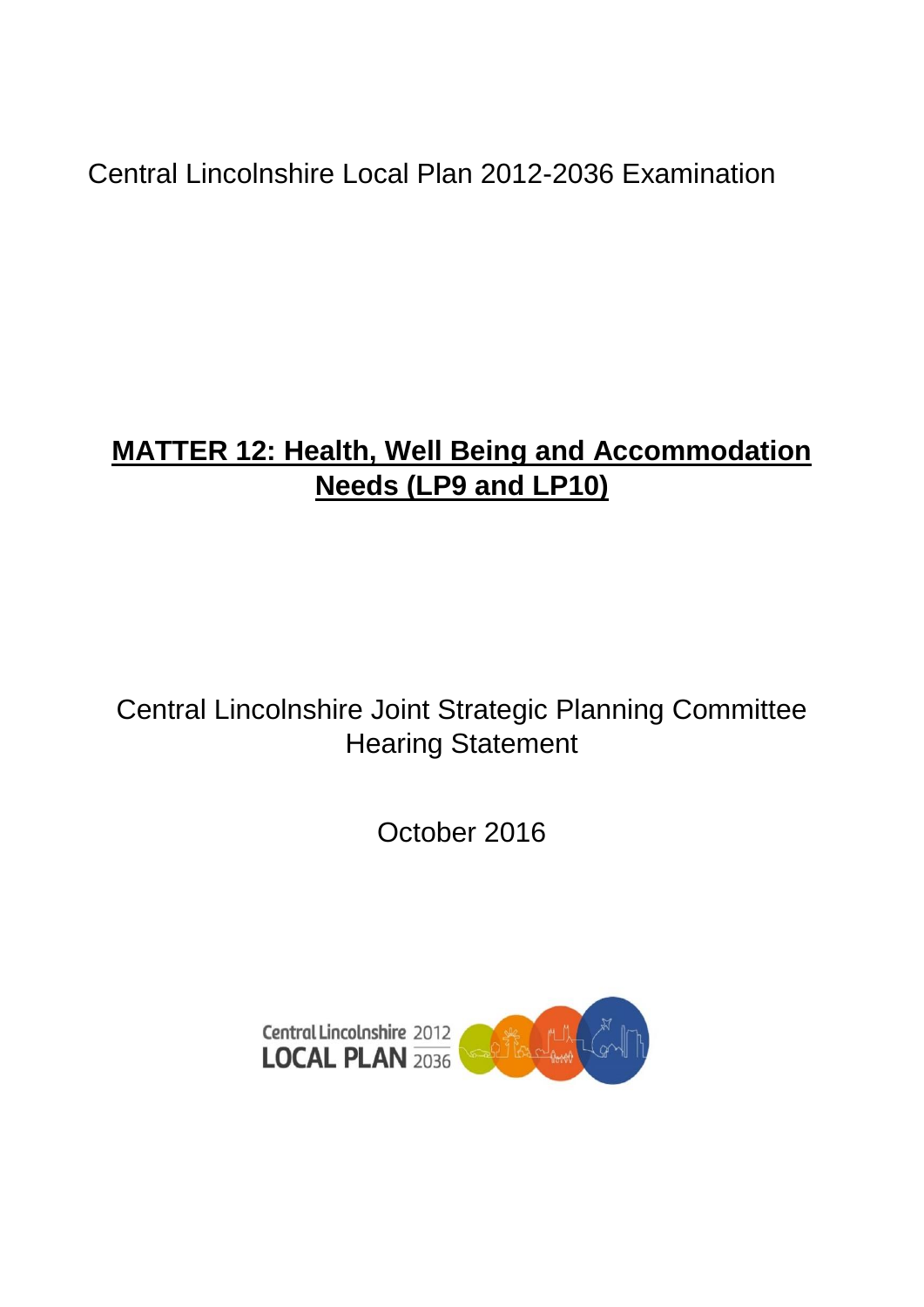### **MATTER 12: Health, Well-being and Accommodation Needs**

#### *Issue* **12a – Health and Well-being**

#### *Q 1. What is the threshold of 25 dwellings/0.5 ha for a Health Impact Assessment based on? Why does this requirement only relate to housing proposals?*

As explained at para 5.3 (p3-4) of the Evidence Report for LP9 Health and Well-Being (**PS.EVR9**), the threshold for Health Impact Assessment (HIA) aligns with the site allocation thresholds used in the Local Plan, and was introduced in response to representations at the Further Draft Stage seeking greater clarity in relation to the HIA requirement (see para 4.4 (p3) of **PS.EVR9**).

It is also relevant to note that the latter part of criteria b makes it clear that the HIA should be proportionate to the scale of development.

The requirement for HIA does relate to both housing and non-residential proposals and it is considered this is set out clearly in criterion b. which states "…or 0.5ha or more for other development."

#### *Q2. Is this requirement justified, consistent with national policy, and likely to be effective in helping to achieve the plan's Vision?*

The requirement for HIA is considered to be justified and effective in achieving the Plan's Vision. The population of Central Lincolnshire is generally healthy, but there are pockets of poorer health, whereby some local communities experience significant health inequalities. The Committee therefore believes it is fully justified to seek to address these health issues through the Local Plan.

Health is a cross cutting theme and therefore this policy requirement will help achieve many aspects of the Plan's vision. The vision is supported by a specific objective on health: "*To reduce health inequalities, promote healthy lifestyles and maximise health and well-being*". Policy LP21, including the requirement for HIA, will help deliver this objective.

Policy LP21, including the requirement for HIA, is considered to be fully consistent with national policy. The built and natural environment is a major determinant of the health and well-being of local communities and the importance of this role is recognised in the NPPF (para 69-78). Health is also recognised as a key element of the three dimensions of sustainable development, the achievement of which is the primary aim of the planning system (paras 6 and 7). The NPPF also encourages local planning authorities, public health leads and health organisations to work together to ensure that health issues and impacts are considered and taken into account in decision making (para 171). The NPPG advises that HIA "may be a useful tool to use where there are expected to be significant impacts", (Reference ID: 53-004-20140306).

The HIA requirement supports the collaborative approach advocated in the NPPF at para 171. It also supports the pursuit of the three dimensions of sustainable development in seeking positive improvements and taking local circumstances into account, as HIA involves identifying the positive and negative impacts that a development proposal may have on local people and in doing so, should aim to enhance the positive impacts whilst avoiding or minimising any negative impacts.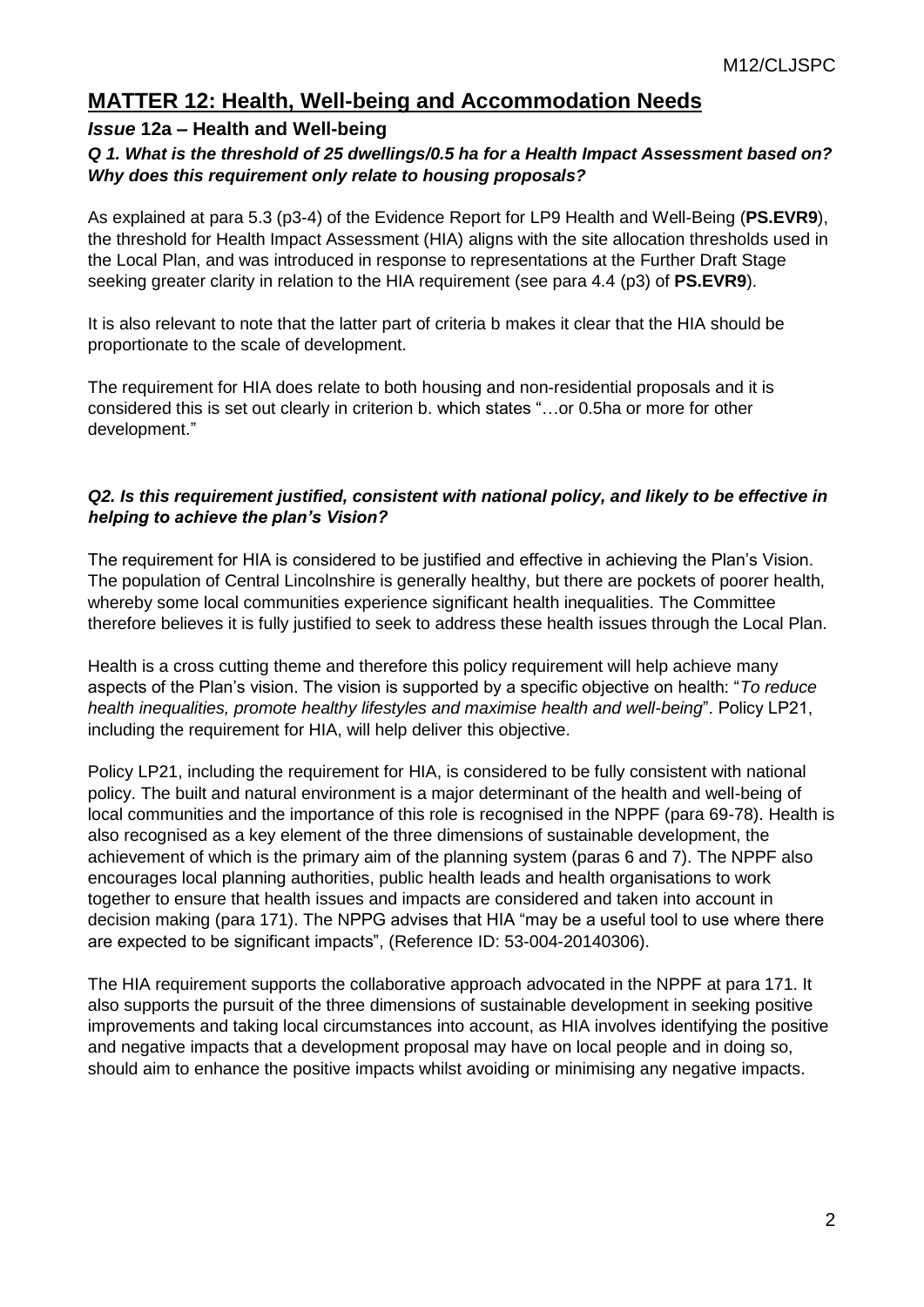#### *Issue 12b – Meeting Accommodation Needs – Policy LP10*

*Q3. The PPG states that local planning authorities have the option to set additional technical requirements exceeding the minimum standards required by Building Regulations in respect of access and water, and an optional nationally described space standard. It also advises that local planning authorities will need to gather evidence to determine whether there is a need for additional standards in their area, and justify setting appropriate policies in their Local Plans (Ref ID 56-002-20160519). Has such an assessment been carried out and does it justify Policy LP10?*

Please see Matter 13, Issue 13d, Q11 for the Committee's response in respect of water standards.

In relation to access standards, in short yes an assessment of evidence has been carried out in setting the standards set out in Policy LP10 and this is explained in the Evidence Report for LP10 Meeting Accommodation Need (**PS.EVR10**) at paragraphs 2.1 and 2.2 (p2-3). The key piece of evidence is the Strategic Housing Market Assessment, July 2015 (**E003**) and specifically evidence of: long term health problems and disabilities (p163), actual population and population estimates including age cohort (p46-49), and projected population change by age cohort (p93). This evidence of need, together with evidence on the overall impact on viability set out in the Central Lincolnshire Local Plan Viability and Community Infrastructure Levy Study, April 2016 (**E011A**) (see detailed pages references in response to next question), justifies Policy LP10.

In relation to space standards, the Committee has found no compelling evidence of need to introduce the standards, nor, at the Preliminary Draft stage when this matter was consulted upon, was there any overwhelming enthusiasm from representors to pursue such standards. As such, the Committee did not investigate it further.

#### *Q4. The PPG also states that local planning authorities should consider the impact of using optional Building requirements and the nationally described space standard as part of their Local Plan viability assessment (Ref 56-003-20150327). Has this been carried out? Have the standards been tested to ensure that new residential development would still be viable and deliverable?*

Yes. See p19 and Appendix B (p68) of the Central Lincolnshire Local Plan Viability and Community Infrastructure Levy Study, April 2016 (**E011A**). Please also see the tables (in portrait) in Appendix F of **E011A** (from p107) and specifically line 2.7.3 in any of those site types, which gives an M4(2) cost. The viability testing set out in **E001A** demonstrates that the standards are viable and deliverable.

#### *Q5. What are the thresholds for proposals of 6 or more dwellings (or 4 or more dwellings in small villages) based on? Is this justified?*

The primary explanation is set out in the Evidence Report for LP10 (**PS.EVR 10**). See section 4 (p4 -6) and section 5 (p6-7) for an explanation of how the thresholds were developed between the Further Draft Local Plan and Proposed Submission Local Plan. See section 6 (p7-8) for other options considered in relation to the thresholds and why they were discounted, which included options to set a higher starting threshold for the M4(2) requirement or setting no threshold (i.e. it commences at 1 dwelling). Please see Appendix 3 of the IIA (p115) (**E001C**) for the Sustainability Appraisal of these options.